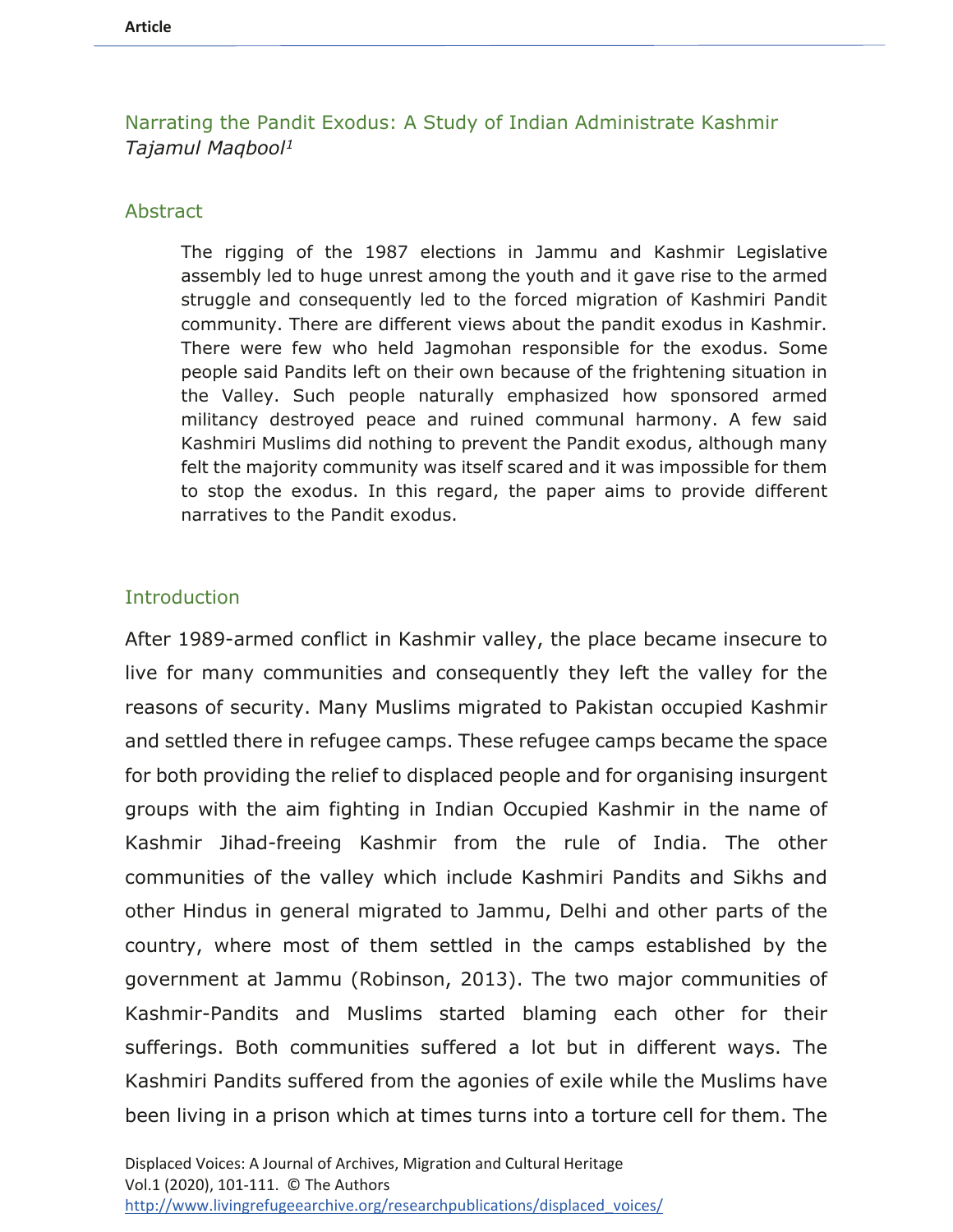Kashmir Pandits who migrated from the valley were welcomed by the whole country where as the Kashmiri Muslims had no such choice as they were viewed as suspicious and were easy fodder for the security forces. Hence any discourse that blames either community for the wrongs suffered by each of them is inimical to reconciliation and will not only increase alienation between the two but the two will also lead to further victimization of both communities (Ahmad, 2016). Different organisations, NGOs and people have different views about the displacement in Kashmir valley. A monthly magazine-Kashmir Ink in its March 2016 edition tried to examine the root causes of the migration of Kashmiri Pandits. In this regard they interviewed most of the members of the Pandit community, civil societies, NGOs and people from different ideologies and their opinions were published in the sixteenth issue of the magazine which was published in March 2016. The different views provided by different people about displacement are divided into following sections.

#### From Kashmiri Pandit's Point of View

Sanjay Moza who is the General Secretary of Panun Kashmir- an organisation of migrated Kashmiri Pandits, is of the view that the targeted killings of his community members forced them to leave the Kashmir. The main reason he has given for their migration is the killing of his cousin Anil Bhan who was shot dead by gunmen. However, Moza is of the view that Kashmiri Pandits should be resettled back in Kashmir but in separate townships in order to prevent history from repeating itself (Kashmir Ink, 2016).

Sanjay Tickoo is the Chairperson of Kashmir Pandit Sangharsh Samiti-an organisation of Pandits who did not migrate in 1990 has an interesting story to tell. He says that it is the fact that in 1989 there were many significant changes in the valley. The state government collapsed, thousands of people were participating in pro-Azadi marches and people used to listen to BBC and Radio Pakistan and it were believed that the Azadi is approaching.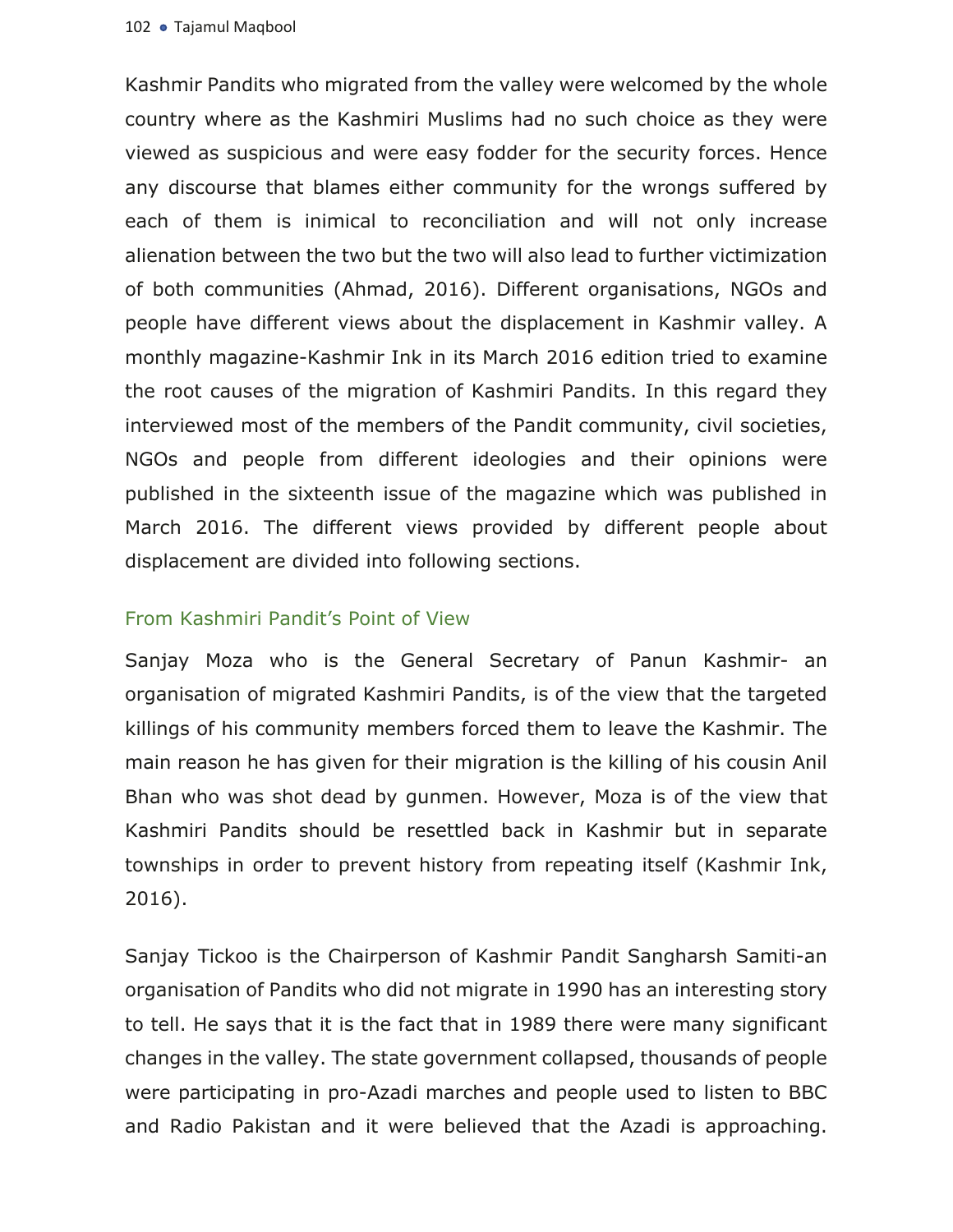Tickoo makes an interesting statement by saying that it is known fact that Kashmiri Muslims were Pakistanis and Pandits Indian as it proved when the latter left the valley and sided with India in 1990. He believed that the Pandits did not migrate due to any security threat but to save the honour and chastity of their women folk. He raises two important questions regarding the migration of Pandits. First the migration could have been prevented had the majority community taken out a solidarity march against the killing of Pandits and had the religious clerics intervened. On the other hand, he adds, "history stands witness to the fact that had the Muslims wanted, they could have killed all the pandits in Kashmir in 1947. But that did not happen as we Kashmiri have a very close-knot society" (Kashmir Ink, 2016).

#### Civil Societies View on Displacement

Hameedah Nayeem is the Chairperson of the Kashmir Centre for Developmental Studies, a prominent civil society group, has a different perspective on the displacement in Kashmir valley. She blames the government for the exodus of Pandits. She argues that there is no doubt that a fear psychosis prevailed in Kashmir during 1990s and there were political killings too. She argues that the first killing of the 1990s was that of a political worker Muhammad Yusuf Halwai, who was a Muslim by faith. She is of the view that it is a fact that besides Muslims, few Pandits were also killed. She blames the then Governor Jagmohan for the displacement of the Pandits. She says that the Governor capitalised the fear psychosis and asked the pandits to leave the place temporary and they will be resettled back in valley after the situation becomes favourable. Hameedah blames the Governor for his Hitelarian designs as there were several massacres of Muslims during his tenure.

Regarding the returning of the Pandits, Hameedah is of the view that the Pandit community has every right to return but she is against settling them in separate townships. Further she says that there are thousands of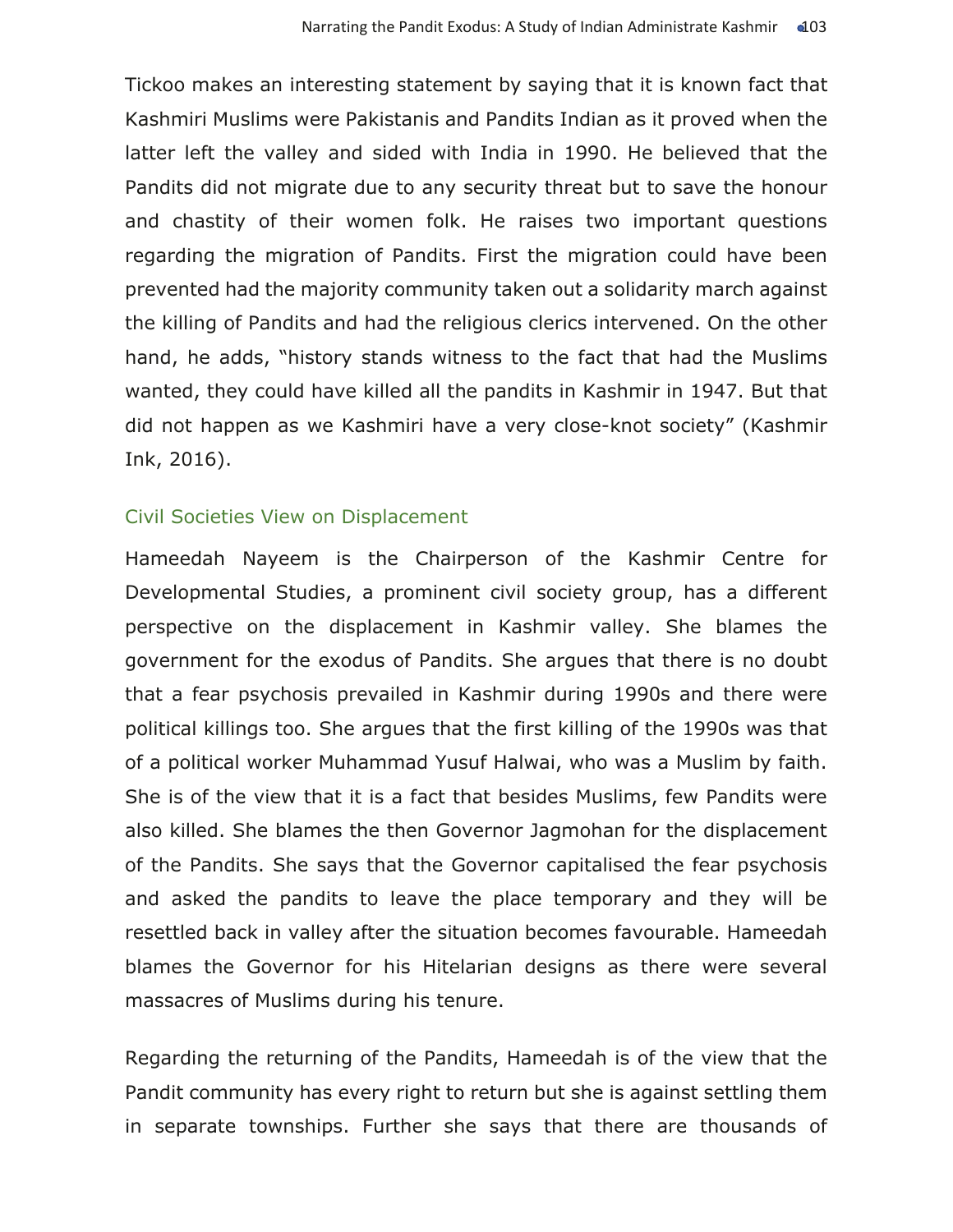Muslims living in Pakistan Occupied Kashmir which were forced to migrate in 1990 due to exchange of firing and shelling between the Indian and Pakistani armies and have every right to be resettled back in Valley (Kashmir Ink, 2016).

## From Government's Point of View

Wajahat Habibullah was a bureaucrat and served in Kashmir during 1990s and has something to say from state's point of view. He says,

"In early 1990s, slogans started reverberating from the mosques that people who do not support the Kashmir movement should leave. Slogans and selective killings triggered panic among the Pandits, and they requested their friends as well as the security forces for vehicles to facilitate their movement. The Pandits moving in the vehicles of security forces created an impression that the government was facilitating their migration from the valley. But the fact is that during that period, administration in Kashmir had broken down and there was no government in place" (Kashmir Ink, 2016).

Wajahat further says that the government later discovered that the slogans from the mosques were not raised by the people, but tapes were being played on loudspeakers. The slogans did not create fear psychosis only in the Pandit community but in Muslims too. The members of the Muslim community who owed alliance to mainstream parties were forced to flee from the valley as well. Recollecting one incident Wajahat says, "that when he was posted in Anantnag district of the valley, a group of people led by the brother of a senior separatist leader approached me that why the government is not doing anything to avoid the Pandit migration. The group also told the Wajahat that they came to know from the secret sources that the Pandits were leaving because the government was planning to finish off the Muslims". For this Wajahat says "that he assured the group that the government had no such plans and suggested them why the Muslims are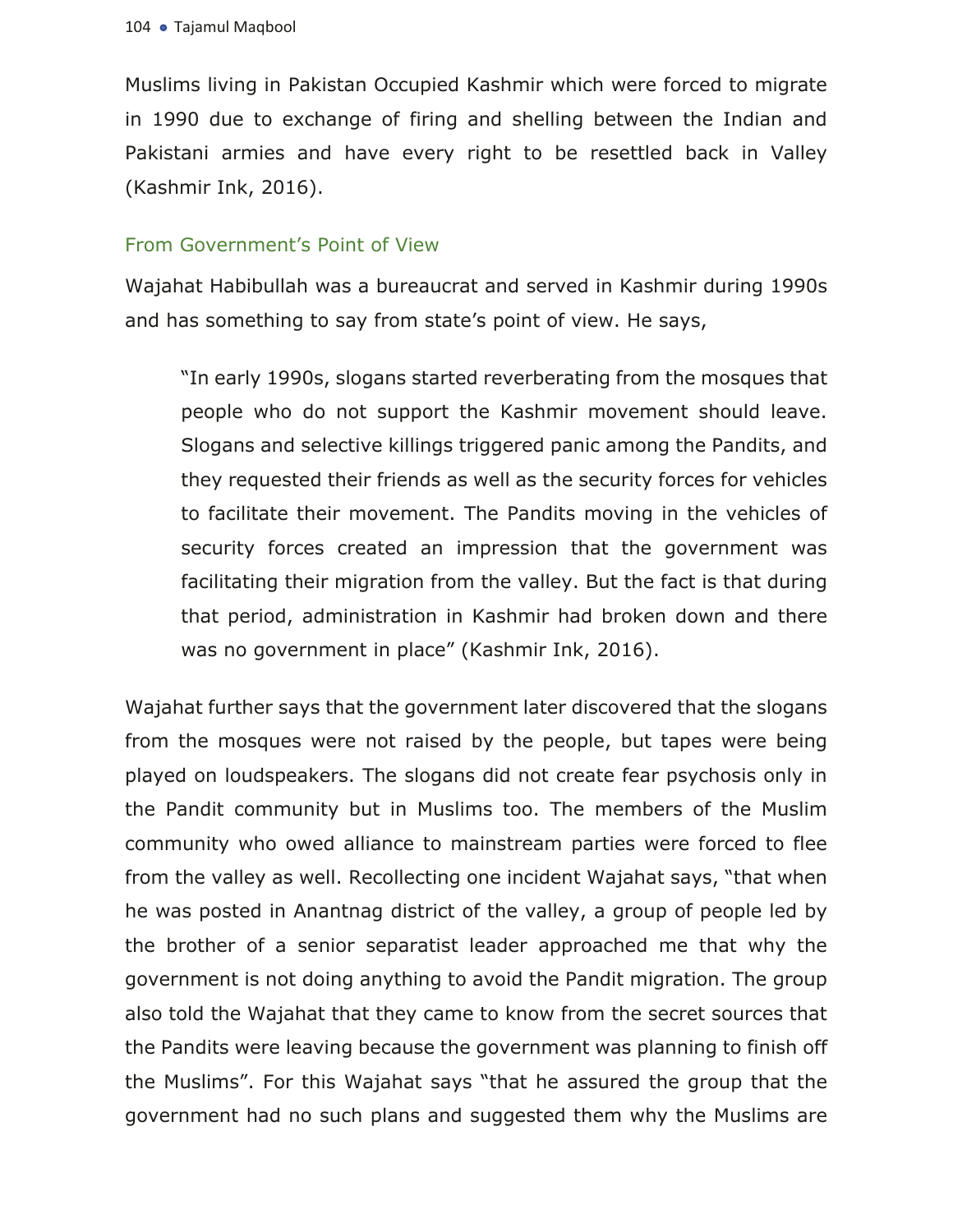not making small groups and visit the areas where Pandits live and reassure them that nobody would harm them". After meeting the delegation, Wahajat says, "that he called upon the Raj Bhawan and spoke to governor about the meeting and suggested him to appear on the TV and make an announcement that the Muslims of south Kashmir have decided to reach out to the Pandits to assure them that no harm would be done to them but the governor did not appear on TV that day and the message could not go out to the People". Regarding the return of the Pandits, Wajahat believed that the Pandits should be allowed to decide on their own. He says that many Pandits have returned to valley and are living in mixed neighbourhoods. He suggests that the government should provide them special incentives to set up industries and business in Kashmir as idle sittings in the separate townships could not provide them enough to make ends meet. However, he argued that their return should not be linked with giving them state jobs as many of the migrants after getting jobs in valley managed to get them transferred back to Jammu or other districts (Malik, 2016).

Saifuddin Soz in his book, "*Kashmir: Glimpses of History and the Story of Struggle*", describes that he was offered credible evidence to assert that the mass exodus had occurred because of Governor Jagmohan, who had been appointed on 19<sup>th</sup> January 1990 for the second time, though it prudent to organize the exodus for two reasons: one, that way alone Pandits would feel safe and secure and further sectarian killings would be stopped; second, he would be able to deal with the situation better where stringent laws to curb militancy were already in force and these laws could not be used freely on a mixed population. Many believed this approach was not ethically sound and he had faltered. Some people suspected that he had been sent to Kashmir to teach the Muslims a lesson. In fact, Jagmohan's dispensation was greatly flawed because of his perception on things, particularly, for the fact he treated the crisis in Kashmir, broadly as a law and order situation created by members of the majority community. It was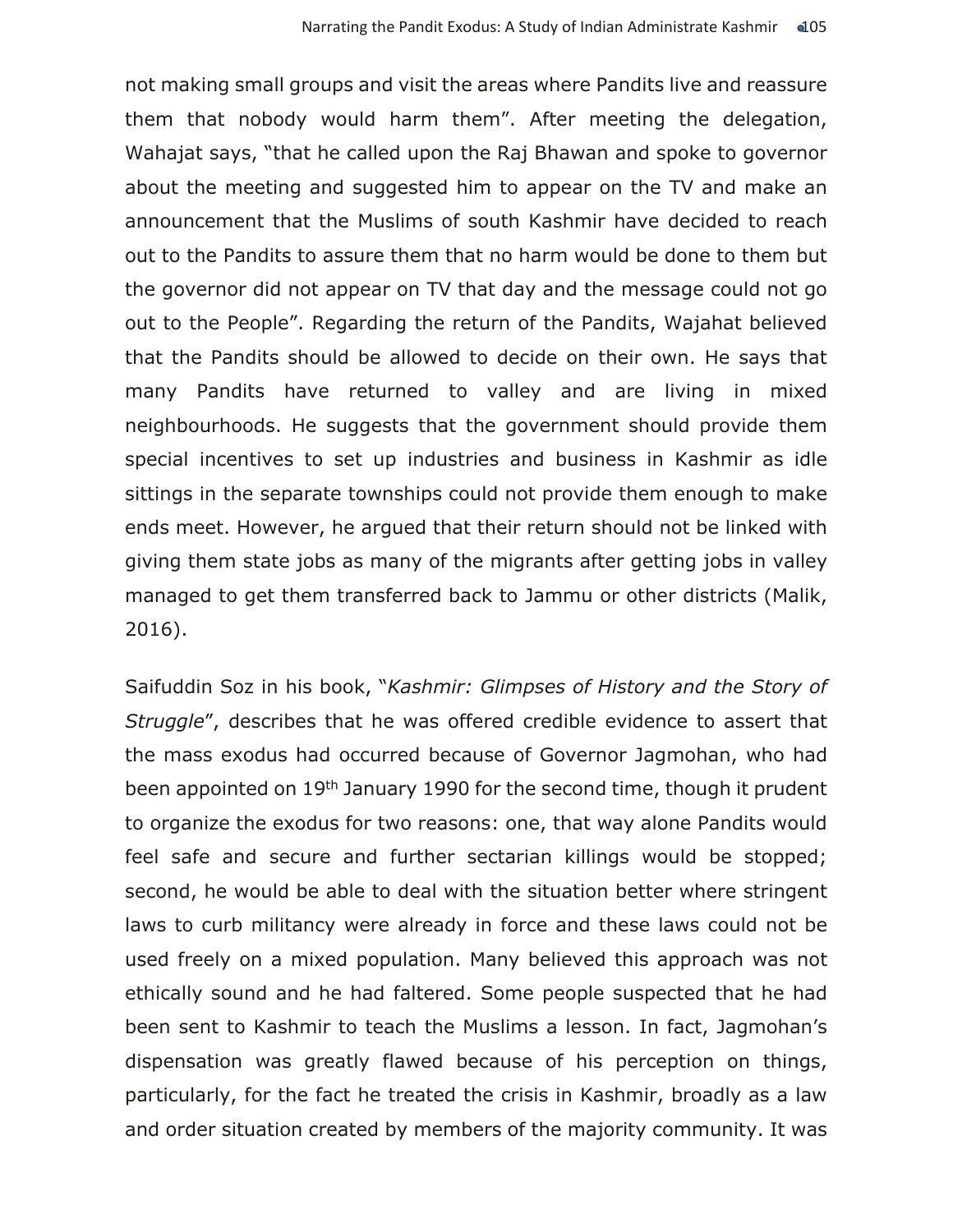the design of the dispensation from the time he was appointed in January 1990 till he was removed in May the same year. He had thought that his strong methods would work, and he would be able to restore peace within a short time. Even after his removal, a situation of chaos remained on the ground which got deepened by the day and more lethal laws like the AFSPA (enacted on 6 July 1990) had to be imposed (Soz, 2018: 182).

# Pro-Freedom Organisations Point of View

The different factions of the pro-freedom groups blame the government for the exodus of Kashmiri Pandits from the valley in 1990s. The most important groups of pro-freedom include Hurriyat conference led by Geelani and Mirwaiz Umar Farooq, JKLF headed by Yasin Malik. These groups argue that the Pandits are part and parcel of the Kashmiri society and nobody can stop them from returning to their home land, but they are against settling them in separate colonies. With regard to their return and rehabilitation Geelani argues, "We are in no way against the return and rehabilitation of the Pandit community in the Valley but the Indian government and its policy makers want to play a very dangerous game under its grab and they not only want to divide the Kashmiri society on religious lines but they also want to harm the freedom struggle of the Kashmiris" (State Times,2016: May 05).

Yasin Malik who heads his faction of JKLF is of the view that the Kashmiri society is a mixture of both Hindus and Muslims, and they have been living in harmony for centuries and the sudden exodus of the Pandits was a hard blow to the society. He is of the opinion that the Pandits should return to their native places and should live within their communities to maintain the age-old harmony and is against the settlement in separate colonies. He says, "We will not allow the government to build separate settlements for Kashmiri Pandits. This is an Israeli ploy and RSS has taken inspiration from that. They want to create walls of hatred here, spread fire and divide the people"(The Tribune, 2015: April 08).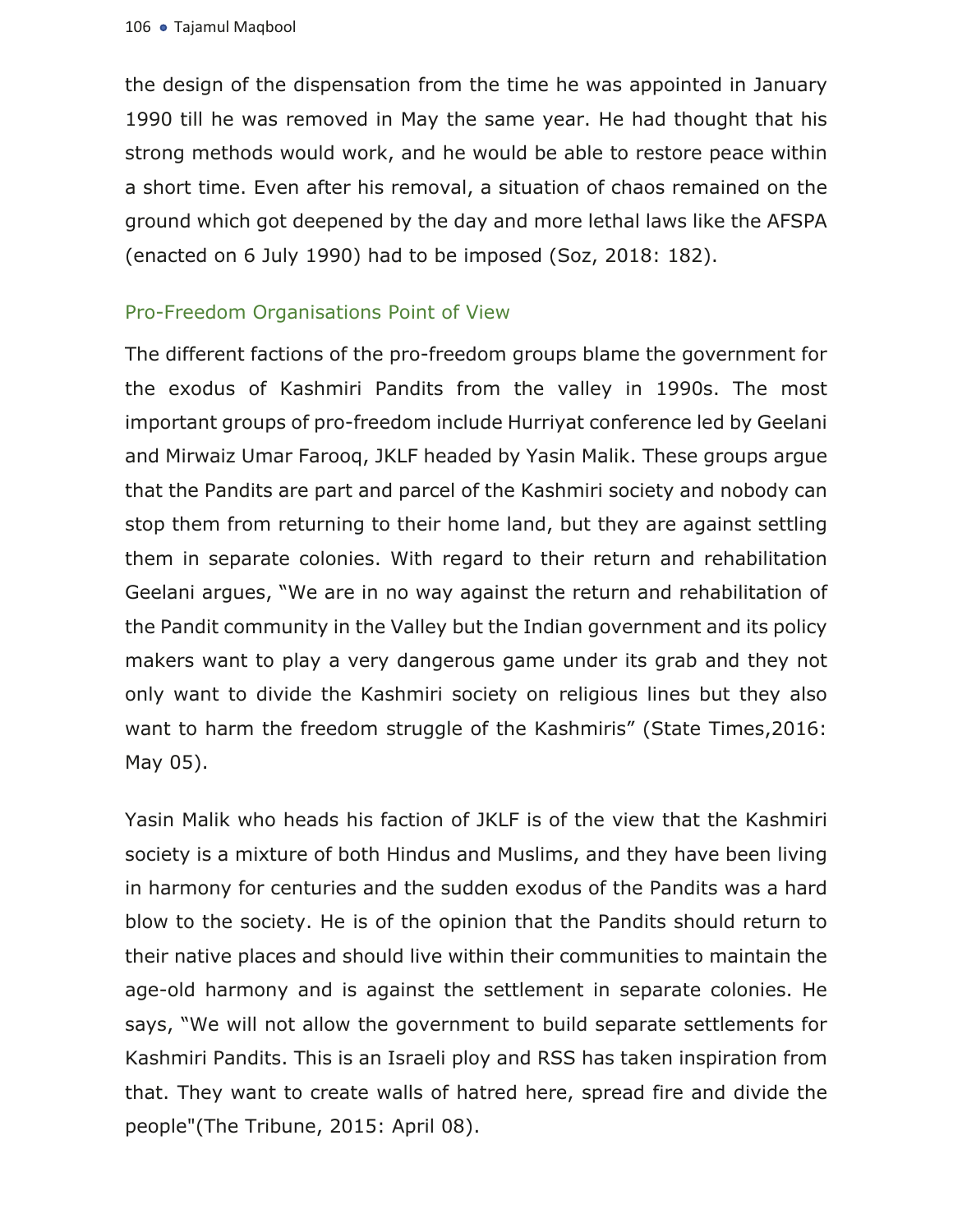When it comes to the migration of Kashmir Pandits the name of Farooq Ahmad Dar alias Bitta Karate crops up. He was the former militant and now heads his faction of the Jammu and Kashmir Liberation Front. To Indian state and rightist Pandit outfits he was the main force behind the Pandit exodus. While talking to a reporter of Kashmir Ink, Bitta Karate responds to allegations of playing a key role in driving out Kashmiri Pandits. He claims that he never killed a Pandit and was compelled to confess by the security forces by being subjected to third- degree torture. He holds the then governor Jagmohan responsible for the Pandit exodus. He argues that they had picked up guns against injustice and no against the Pandits and after leaving the armed struggle they are committed to the Kashmir cause. Regarding the return of the pandits, he is of the view that the Pandits are part and parcel of the Kashmiri society but like others he is against settling them in separate colonies. He believes that any move to settle them in colonies can lead to a Gaza-like situation in Kashmir (Kashmir Ink, 2016).

## Role of Media in Articulating the Forced Displacement in Kashmir Valley

Media has been considered as the fourth and important pillar of the democracy after Legislature, Executive and Judiciary. There may be operational distortion in the latter three pillars of the democracy, but the fourth pillar-Media remains the only hope for the development of a country by taking active part in the democracy. It keeps the public informed about the happening around the world and has much influence on the minds of the people. Though the media has been able to highlight various issues of concern but many at times it has been criticised on the grounds of playing a biased role. Sometimes the national security or national interest becomes obstacle in delivering the duties of media. As far as the role of media in highlighting the issues of displacement in Jammu and Kashmir is concerned, it has been much criticised rather than praised for delivering its duty.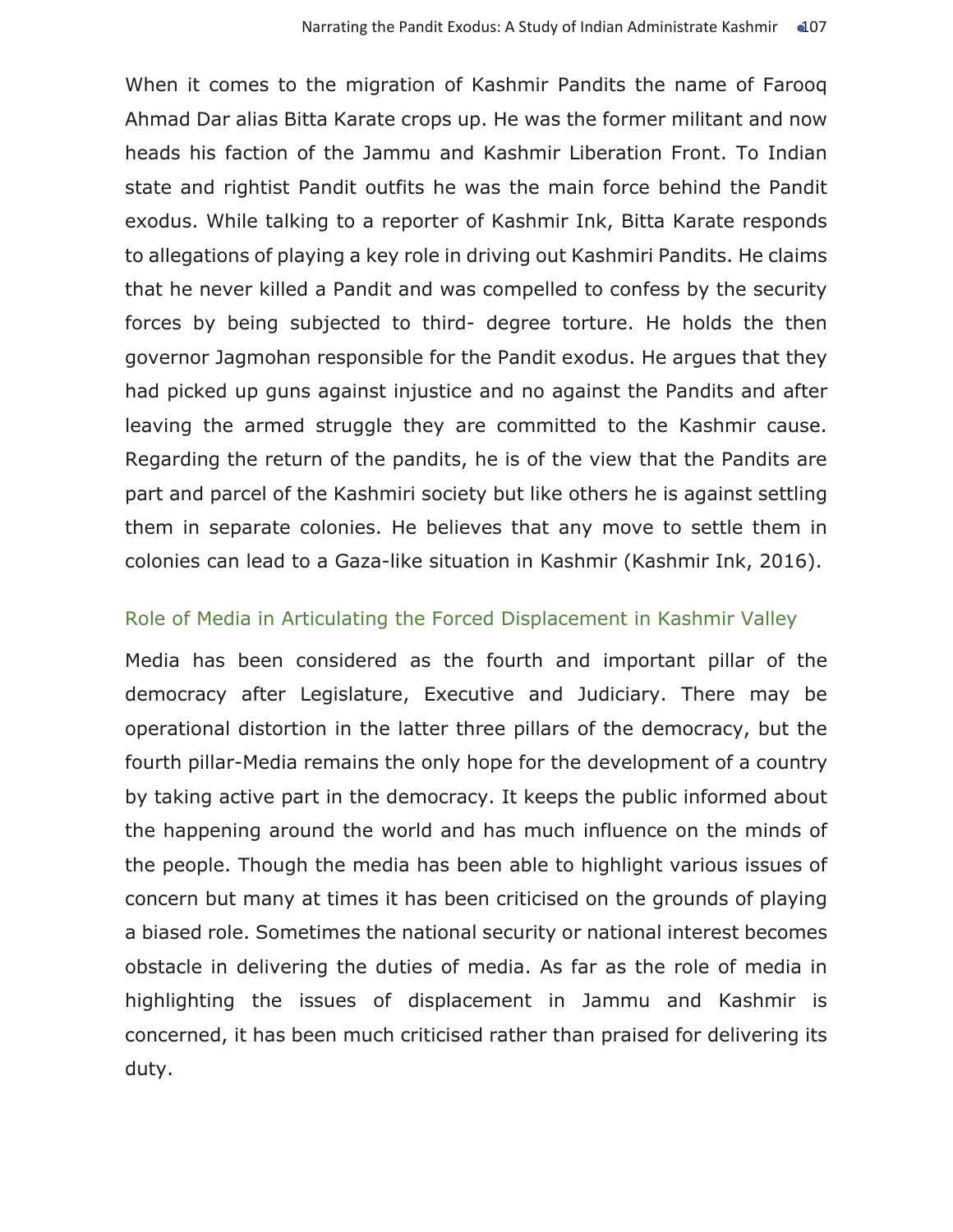The media, be it national or local has been alleged of playing a biased role while highlighting the issues of conflict-induced displaced people in Kashmir Valley. The media has been dominated by a section of people who find it easily accessible. The conflict in Kashmir valley was given a shape of communal violence between majority Muslims who were alleged for the exodus of minority Hindus. The Kashmir Pandits got much publicity as compared to other displaced communities of the valley (Jamwal, 2004). There were other communities like Muslims, Sikhs and non-Kashmiri Hindus but they were neglected by the media. There were Muslim families who had a communist ideology suffered at the hands of militants, army and state supported groups like Ikhwanis. One member of these displaced families argued, "We proved we believe in an undivided J&K and also disproves the stereotype that only Hindus are suffering in my state". Not only the media began to ignore the other displaced groups or the genuine displaced in the camps, but it created strains and made divisions within the Kashmiri society (Mahanirban Calcutta Research Group (CRG), February 2004).

Media also marginalised those Pandits who stayed back and did not migrate and Muslims whether they migrated or not. Apart from the migrants from valley, there were people who migrated from Doda, Rajouri, Poonch and from all along the Line of Control but these people did not receive much media attention as compared to Kashmiri Pandits. Sanjay Tikoo while giving an interview to a local monthly magazine 'Kashmir Ink' talks about the role of media. He says,

"The Indian media is playing a negative role vis-a-vis the return of the Pandit to the valley. Recently, a news channel ran a story on Nadimarg massacre, and they sought my comments on it. I told them that if you are running a story on Nadimarg, run a story on the Gawkadal massacre too". "The media should act as a bridge rather than add fuel to the fire" (Kashmir Ink, 2016).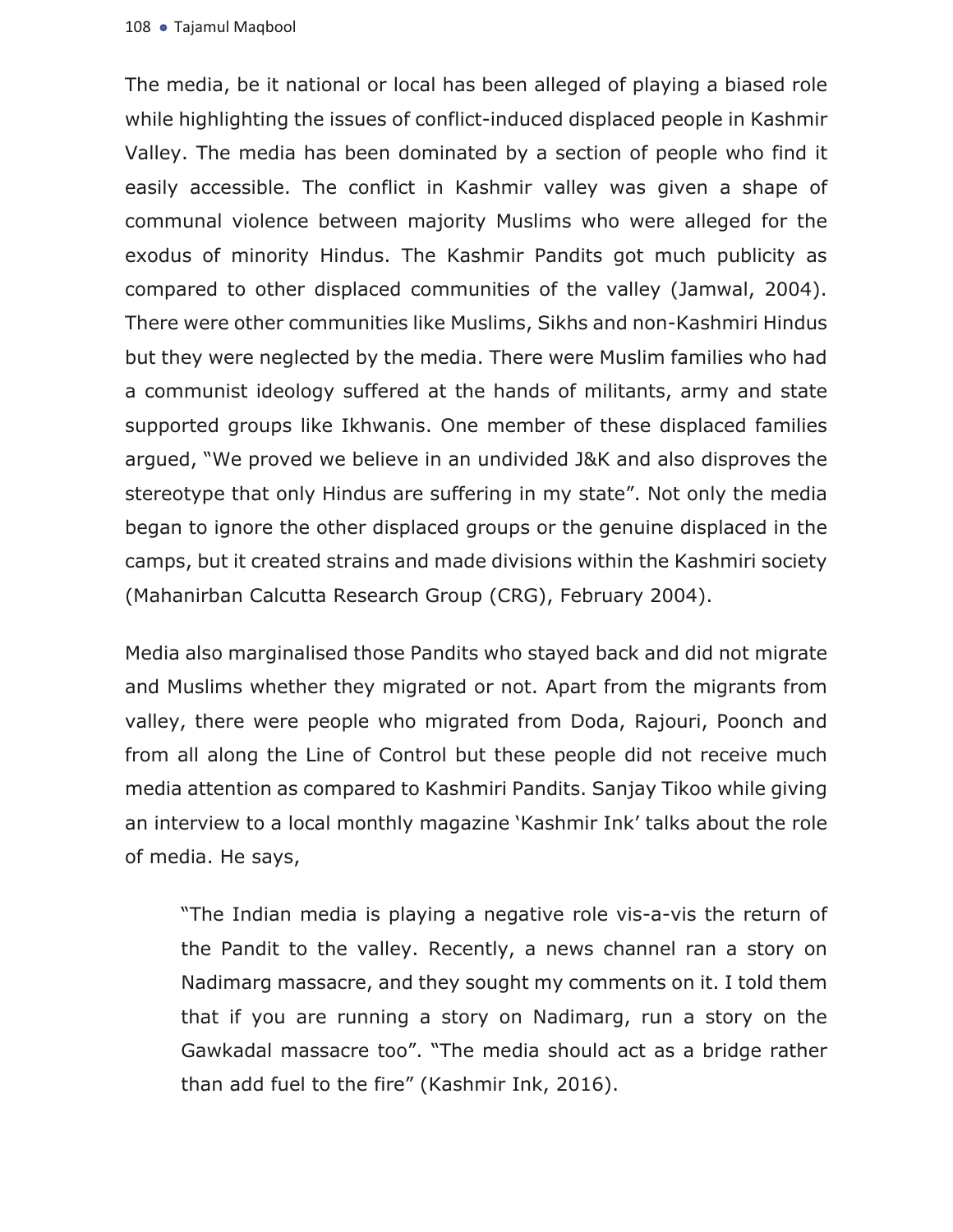About the displacement of Kashmiri Pandits, the media made conclusions such as majority Muslims forced the minority Hindus to leave the valley without questioning the basic threat which the whole valley faced. The 'Kashmiriyat' (composition of different cultures and ethnicities) which was the hallmark of the Kashmiri society for centuries disappeared within the days, nobody questioned that. The national media presented it as a Hindu-Muslim conflict, and some argued that the displacement of Pandits happened due to their large presence in the government jobs. The local media blamed then Governor of the state Jagmohan for the exile of Pandits. The media never tried to know the background of the displacement but acted like handicapped. Sometimes there was biasness in the reports of the media and other times, the media was occupied by a certain group of people who were either in politics or easily accessible to media (Jamwal, 2004).

For other displaced communities such as people displaced from the districts of Doda, Rajouri, Poonch and from along the border, the media did not show the same courage as it was visible during the displacement of Kashmiri Pandits. The displacement of people from these regions was generally generated by the government, so media paid a deaf ear to these displacements. One more reason for their negligence is that these people were illiterate and had no elite background and thus were inaccessible to mainstream media. Overall, the media has not been able to articulate the displacement of people across the valley. Sometimes the media has been stopped from doing their duty in the name of national interest or national security and at other times the media viewed the Kashmir conflict from one side (Jamwal, 2004).

# **Conclusion**

It becomes clear from the above different perspectives that the Kashmiri society as whole has suffered being it the militants or by the hands of Indian security forces. As far as the internal displacement in Kashmir is concerned, different people with different ideologies look the phenomena through their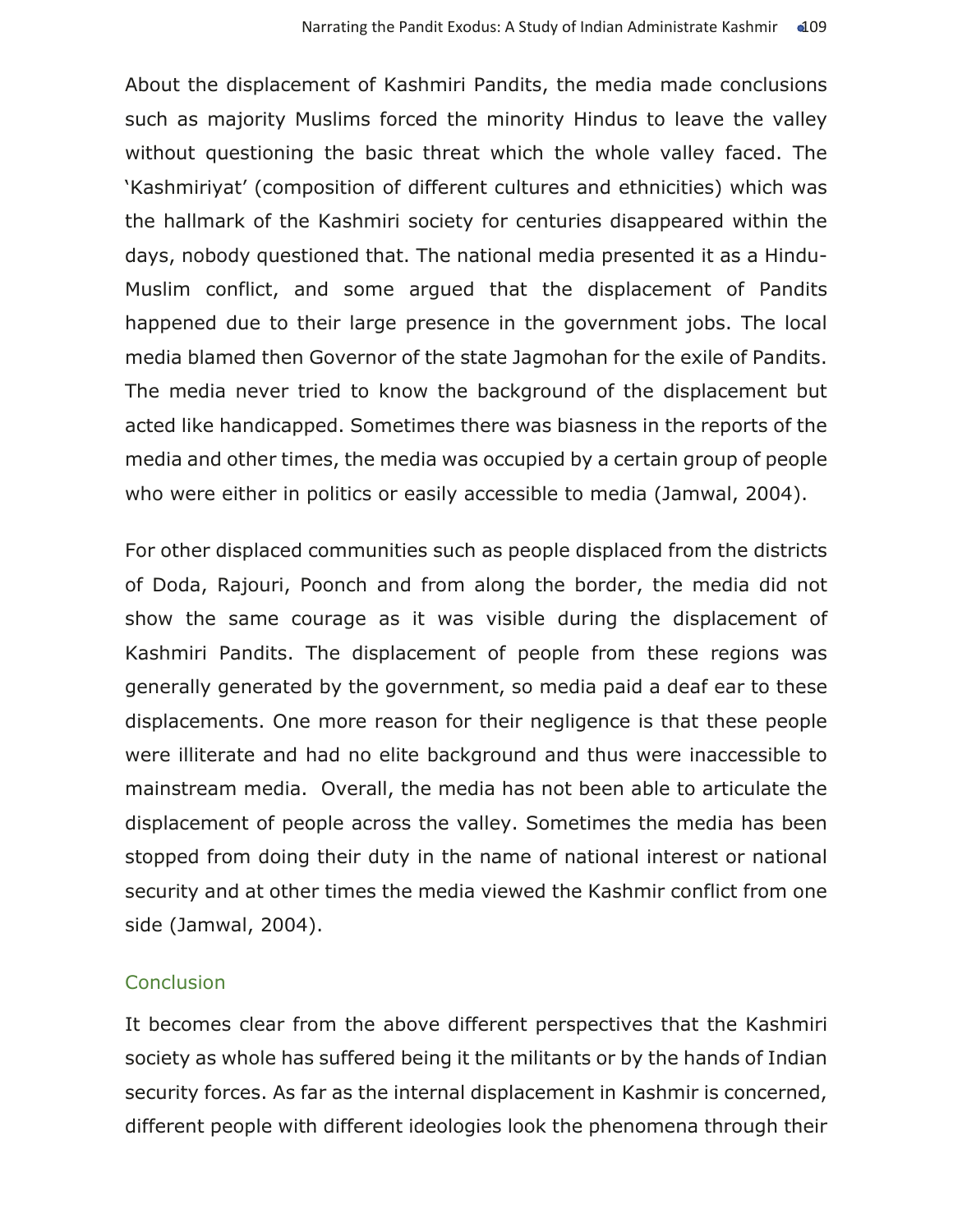perspectives. They blame each other or government and militants for their suffering. Who was the responsible or was there any conspiracy in the displacement of the Pandits? "There is a need to have an impartial probe into the Kashmiri Pandit exodus. A team comprising members of both the communities must revisit 1990 and unveil the conspiracy" says Sanjay Tickoo. Some Pandit members like Sanjay Tikoo sees the exodus of Pandits as a conspiracy. According to Tikoo something happened in New Delhi around March 15, 1990. Haday Nath jattu, a Pandit leader called on his father and told him to leave Srinagar by March 17, as the Jawahar tunnel, which connects Kashmir with rest of India shall be closed after the said date (Din, 2016). It is a reality that the exodus has taken place but what really triggered it is a mystery.

## References

Ahmad, N. (2016). Keepers of Collective Conscience: Have India's Human Rights defenders failed Kashmiris? *Kashmir Ink*, 02 (16), pp. 38-39.

'Composite township for KPs "unjustified": Hurriyat' (2016) *State Times*, 5 May. Available at: http://news.statetimes.in/composite-township-kpsunjustified-hurriyat/ (Accessed: 4 June 2020).

Din, Z. U. (2016). Probe the Exodus: This is Necessary to Divest the tragedy of its Myth and Propaganda. *Kashmir Ink*, 02 (16), pp. 22-23.

Jamwal, A. B. (2004). Auditing the Mainstream Media: The Case of Jammu & Kashmir. *Calcutta Research Group, Kolkata*. Retrieved from: http://www.mcrg.ac.in/mediareport2.htm.

Kashmir Ink. (2016). Festering Wound. Retrieved from http://www.kashmirink.in/news/coverstory/festering-wound/137.html

Mahanirban Calcutta Research Group (CRG). (2004). *Three Case Studies Media Coverage on Forced Displacement in Contemporary India.*  Retrieved from http://www.mcrg.ac.in/mediareport2.htm#insearch

Malik, S. (2016). Home Truths: when Most of their Community Fled from Kashmir in the 1990s, Some Pandits Stayed. What Became of Them? *Kashmir Ink*, 02 (16), pp. 37.

*Oppn, separatists slam move to create townships for Kashmiri Pandits* (2015) *Tribuneindia News Service*. Available at: